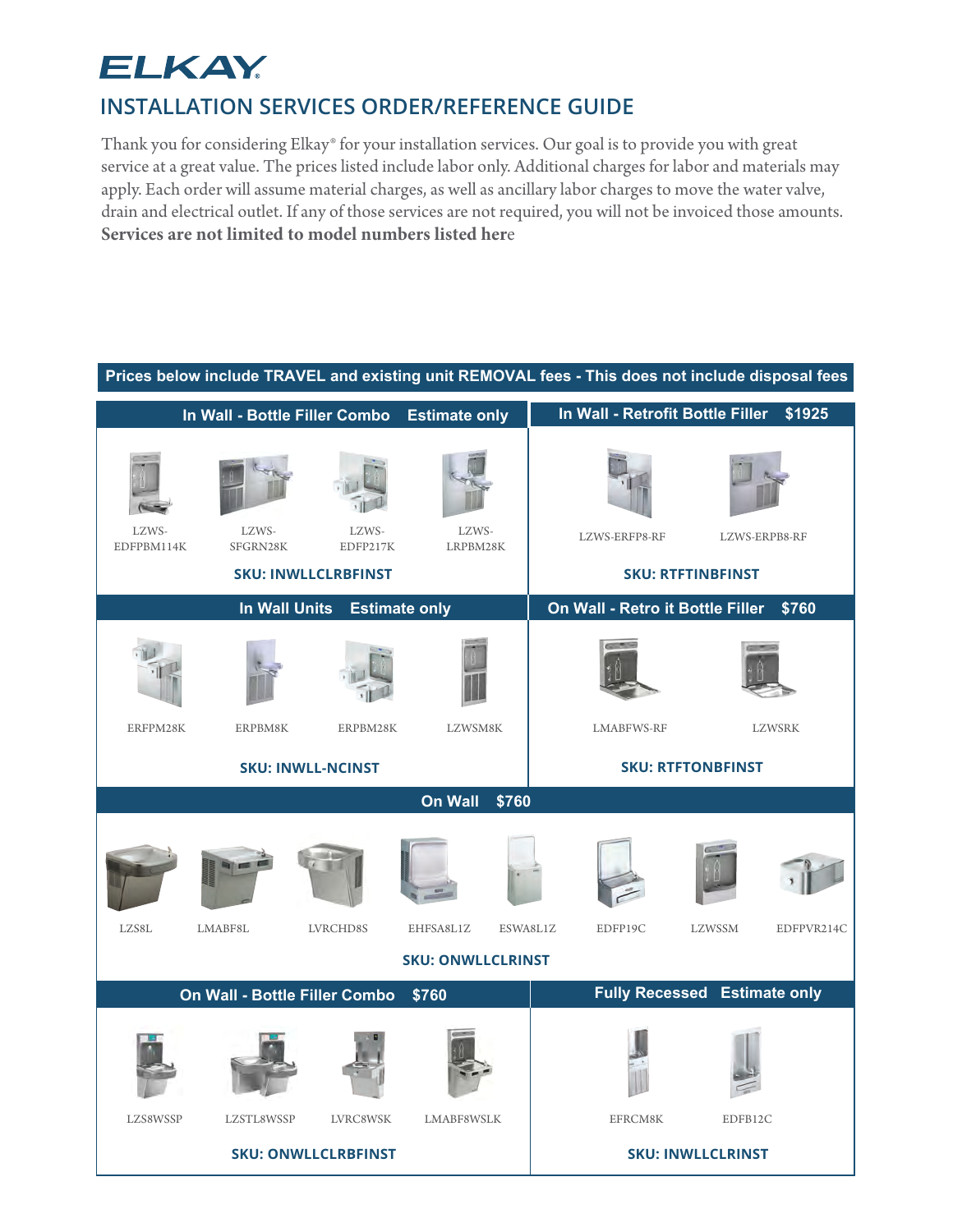



**Move Water Inlet Line - \$200 Move Drain - \$200 Move Electrical Outlet - \$350 \* Note These are for moving within current rough-in\***